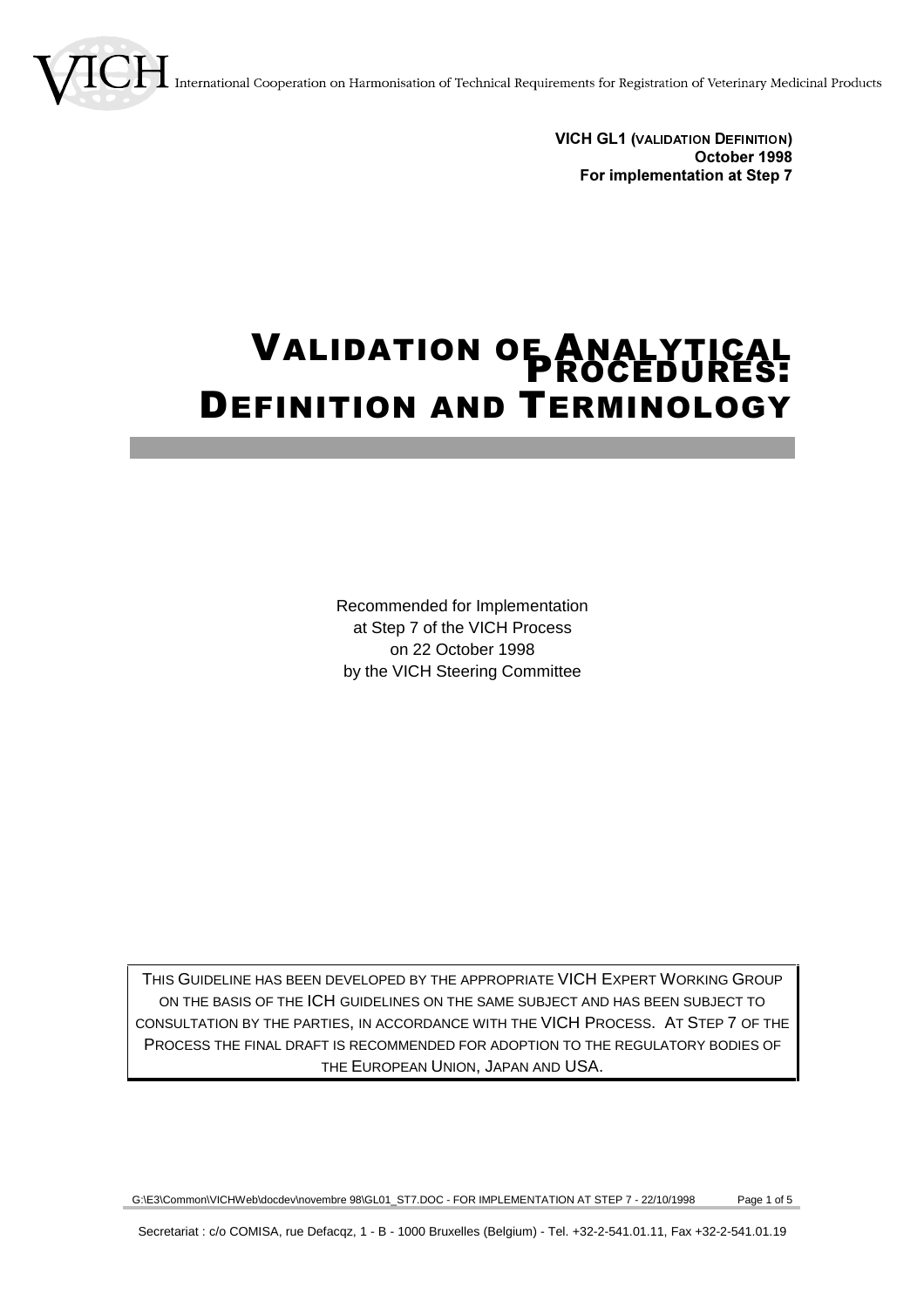# **VALIDATION OF ANALYTICAL PROCEDURES:** DEFINITION AND TERMINOLOGY

# 1. Introduction

This document presents a discussion of the characteristics for consideration during the validation of the analytical procedures included as part of registration applications submitted within the EC, Japan and USA. This document does not necessarily seek to cover the testing that may be required for registration in, or export to, other areas of the world. Furthermore, this text presentation serves as a collection of terms, and their definitions, and is not intended to provide direction on how to accomplish validation. These terms and definitions are meant to bridge the differences that often exist between various compendia and regulators of the EC, Japan and USA.

The objective of validation of an analytical procedure is to demonstrate that it is suitable for its intended purpose. A tabular summation of the characteristics applicable to identification, control of impurities and assay procedures is included. Other analytical procedures may be considered in future additions to this document.

# 2. Types of Analytical Procedures to be Validated

The discussion of the validation of analytical procedures is directed to the four most common types of analytical procedures:

- Identification tests.
- Quantitative tests for impurities' content.
- Limit tests for the control of impurities.
- Quantitative tests of the active moiety in samples of drug substance or drug product or other selected component(s) in the drug product.

Although there are many other analytical procedures, such as dissolution testing for drug products or particle size determination for drug substance, these have not been addressed in the initial text on validation of analytical procedures. Validation of these additional analytical procedures is equally important to those listed herein and may be addressed in subsequent documents.

A brief description of the types of tests considered in this document is provided below.

- Identification tests are intended to ensure the identity of an analyte in a sample. This is normally achieved by comparison of a property of the sample (e.g., spectrum, chromatographic behaviour, chemical reactivity, etc) to that of a reference standard.
- Testing for impurities can be either a quantitative test or a limit test for the impurity in a sample. Either test is intended to accurately reflect the purity characteristics of the sample. Different validation characteristics are required for a quantitative test than for a limit test.
- Assay procedures are intended to measure the analyte present in a given sample. In the context of this document, the assay represents a quantitative measurement of the major component(s) in the drug substance. For the drug product, similar validation characteristics also apply when assaying for the active or other selected component(s). The same validation characteristics may also apply to assays associated with other analytical procedures (e.g., dissolution).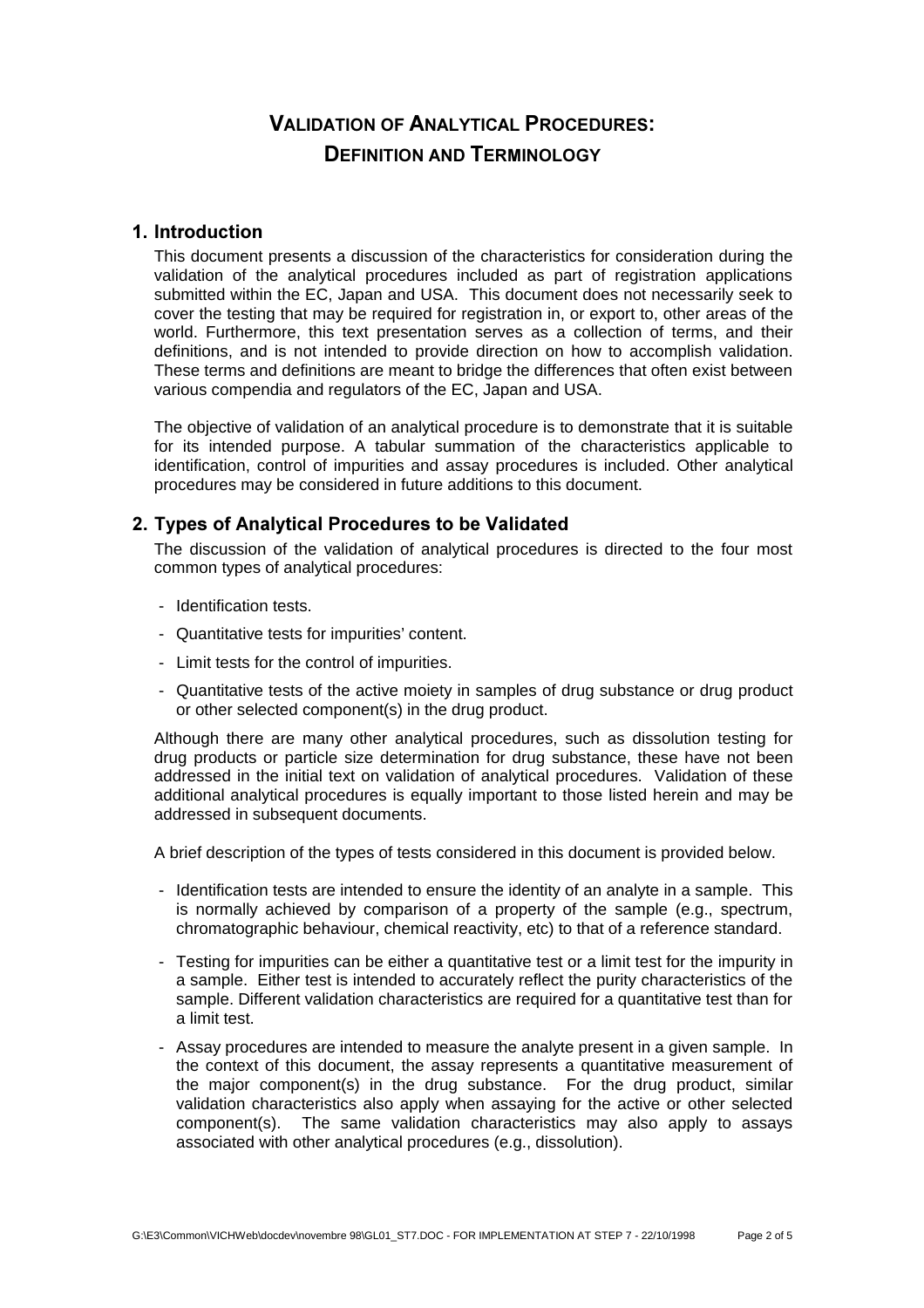The objective of the analytical procedure should be clearly understood since this will govern the validation characteristics which need to be evaluated. Typical validation characteristics which should be considered are listed below:

**Accuracy Precision**  $Repeatedability$ *Intermediate Precision* **Specificity** Detection Limit Quantitation Limit Linearity Range

Each of these validation characteristics is defined in the attached Glossary. The table lists those validation characteristics regarded as the most important for the validation of different types of analytical procedures. This list should be considered typical for the analytical procedures cited but occasional exceptions should be dealt with on a caseby-case basis. It should be noted that robustness is not listed in the table but should be considered at an appropriate stage in the development of the analytical procedure.

Furthermore revalidation may be necessary in the following circumstances:

- changes in the synthesis of the drug substance;
- changes in the composition of the finished product;
- changes in the analytical procedure;

The degree of revalidation required depends on the nature of the changes. Certain other changes may require validation as well.

#### TABLE

| Type of analytical | <b>IDENTIFICATION</b> | <b>TESTING FOR</b>  | ASSAY              |
|--------------------|-----------------------|---------------------|--------------------|
| procedure          |                       | <b>IMPURITIES</b>   | - dissolution      |
|                    |                       |                     | (measurement only) |
|                    |                       |                     | - content/potency  |
| characteristics    |                       | quantitat.<br>limit |                    |
| Accuracy           |                       |                     |                    |
| Precision          |                       |                     |                    |
| Repeatability      |                       | ╇                   | $\div$             |
| Interm. Precision  | -                     | $+ (1)$             | $+ (1)$            |
| Specificity (2)    | $\div$                | ┿                   |                    |
| Detection Limit    |                       | $- (3)$             |                    |
| Quantitation Limit |                       | +                   |                    |
| Linearity          |                       | +                   |                    |
| ∥ Range            |                       |                     |                    |

- signifies that this characteristic is not normally evaluated
- + signifies that this characteristic is normally evaluated
- (1) in cases where reproducibility (see glossary) has been performed, intermediate precision is not needed
- (2) lack of specificity of one analytical procedure could be compensated by other supporting analytical procedure(s)
- (3) may be needed in some cases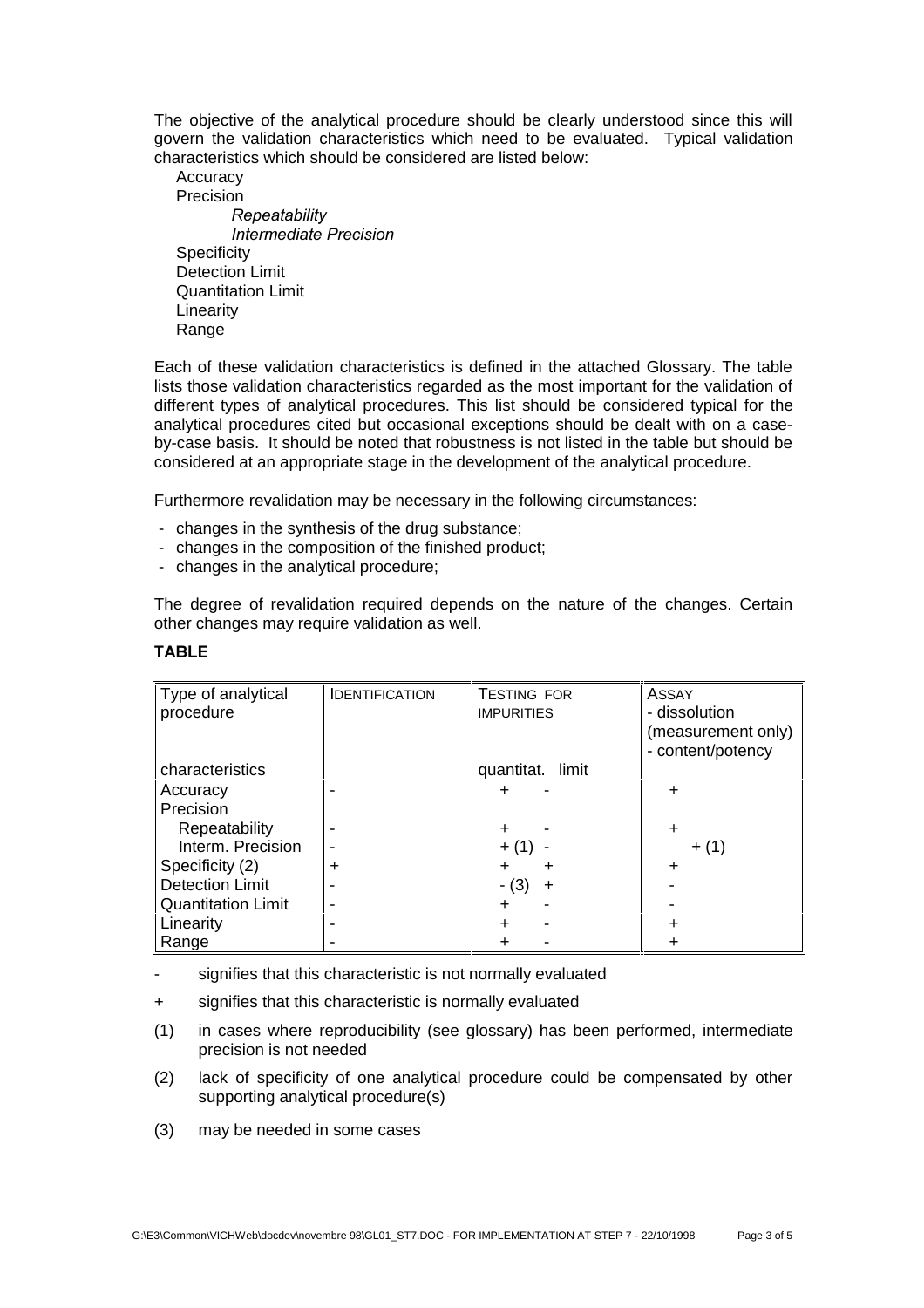# **GLOSSARY**

# 1 ANAI YTICAI PROCEDURE

The analytical procedure refers to the way of performing the analysis. It should describe in detail the steps necessary to perform each analytical test. This may include but is not limited to: the sample, the reference standard and the reagents preparations, use of the apparatus, generation of the calibration curve, use of the formulae for the calculation, etc.

# 2. SPECIFICITY

Specificity is the ability to assess unequivocally the analyte in the presence of components which may be expected to be present. Typically these might include impurities, degradants, matrix, etc.

Lack of specificity of an individual analytical procedure may be compensated by other supporting analytical procedure(s).

This definition has the following implications:

- Identification: to ensure the identity of an analyte.
- Purity Tests: to ensure that all the analytical procedures performed allow an accurate statement of the content of impurities of an analyte, i.e. related substances test, heavy metals, residual solvents content, etc.

Assay (content or potency):

to provide an exact result which allows an accurate statement on the content or potency of the analyte in a sample.

# 3. ACCURACY

The accuracy of an analytical procedure expresses the closeness of agreement between the value which is accepted either as a conventional true value or an accepted reference value and the value found.

This is sometimes termed trueness.

#### 4. PRECISION

The precision of an analytical procedure expresses the closeness of agreement (degree of scatter) between a series of measurements obtained from multiple sampling of the same homogeneous sample under the prescribed conditions. Precision may be considered at three levels: repeatability, intermediate precision and reproducibility.

Precision should be investigated using homogeneous, authentic samples. However, if it is not possible to obtain a homogeneous sample it may be investigated using artificially prepared samples or a sample solution.

The precision of an analytical procedure is usually expressed as the variance, standard deviation or coefficient of variation of a series of measurements.

#### 4.1. Repeatability

Repeatability expresses the precision under the same operating conditions over a short interval of time. Repeatability is also termed intra-assay precision.